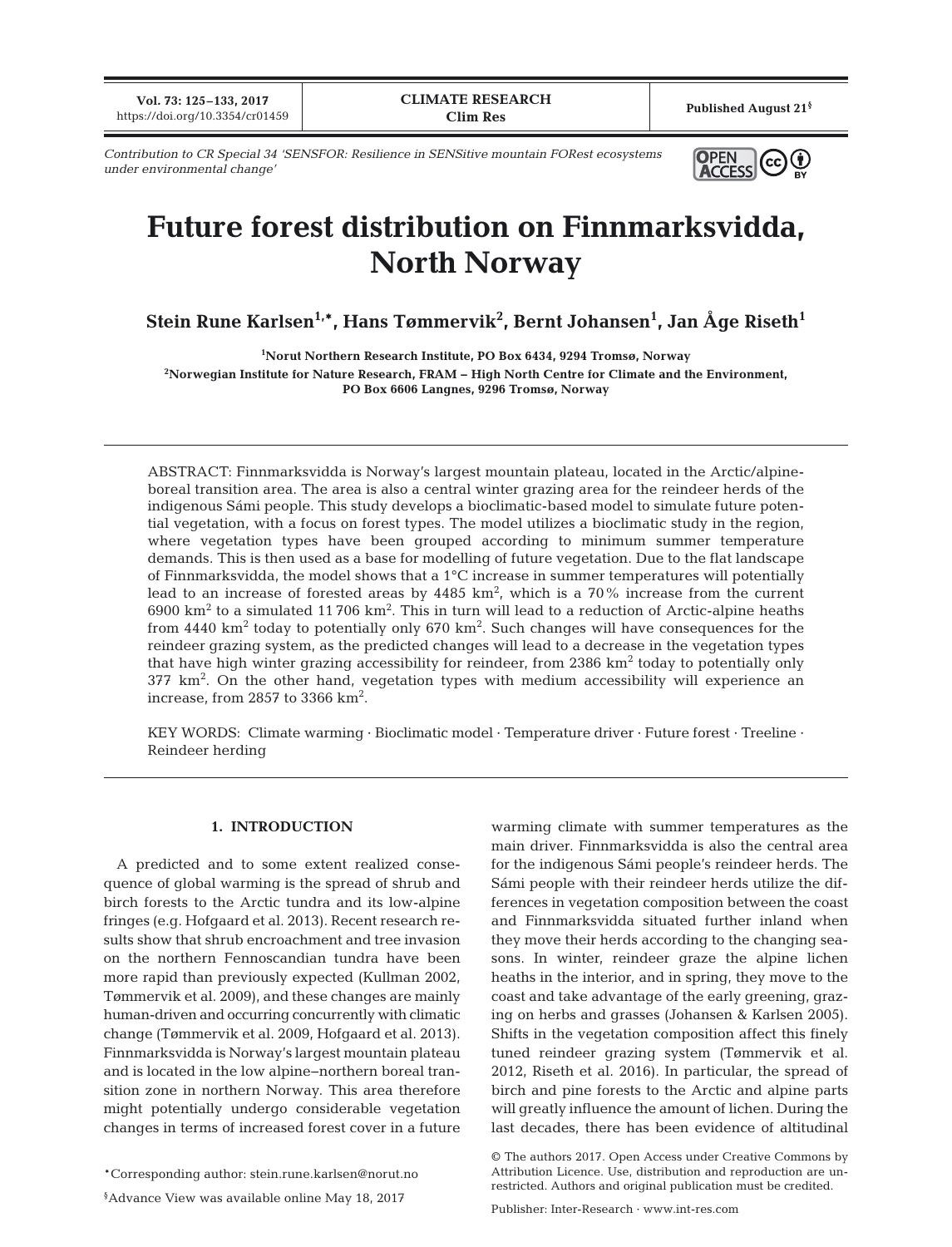and latitudinal advances in forest limits in northern Fennoscandia (Tømmervik et al. 2009, Aune et al. 2011, Van Bogaert et al. 2011, Hofgaard et al. 2013, Franke et al. 2015). However, the pattern is not clear, and these studies also indicate that it is difficult to separate the climatic drivers that lie behind the forest advances from other drivers, and the advances are possibly more dependent on the grazing regime. Understanding the response of terrestrial ecosystems to climatic warming is a challenging task because of the complex interactions of drivers such as climate, disturbance and recruitment across the landscape. Hence, the transition from alpine heaths to boreal forests is potentially controlled by many drivers that include climate, soil substrate changes, grazing, topography and disturbance, and may be expressed as either gradual or abrupt spatial changes (see e.g. Sveinbjörnsson et al. 2002, Holtmeier & Broll 2007). An attempt using dynamic vegetation modelling (LPJ-GUESS model) for the Barents Region (Wolf et al. 2008) overestimated the forest abundance for the northern parts of the Kola Peninsula (Wolf et al. 2008). This modelling was carried out using a very coarse vegetation map (Olson Ecosystem map; spatial resolution of  $0.5^{\circ} \times 0.5^{\circ}$  grid). Hence, by studying the modelling maps from this study for Finnmark county, Norway, an overestimation of the forest abundance also seems to be the case, since this part of the Barents Region has more rugged and high mountainous terrain that includes steep barren mountains and glaciers, where no tree can sprout and survive. One of the most difficult challenges in projecting vegetation dynamics from climate change is the development of rules for vegetation responses to climate.

This study aims to create a bioclimatic-based model to simulate potential future vegetation and forest distribution on Finnmarksvidda. This is done by utilizing a bioclimatic study of the region (Karlsen et al. 2005), where the vegetation types have been grouped according to minimum summer temperature demands and then used as a base for modelling future vegetation, where a method for this has recently been developed (Sjögren et al. 2015). Next, we also discuss some possible impacts on the reindeer winter grazing system.

# Alta Karasjok municipality Kautokeino municipality Elevation (m a.s.l.)  $100 - 200$  $200 - 300$  $300 - 400$  $400 - 500$ <br> $500 - 600$  $600 - 700$  $700 - 800$  $\frac{800 - 900}{900 - 1000}$ 20 km Finland  $22^{\circ}E$  $23°F$  $250F$  $>1000$

Fig. 1. An elevation model of the study area, Finnmarksvidda in northern Norway (inset: Fennoscandia). Current tree line is formed by birch and is between 420 and 480 m altitude

and 22−26° E (Fig. 1). The municipalities Karasjok  $(5453 \text{ km}^2)$  and Kautokeino  $(9708 \text{ km}^2)$  constitute most of this plateau. The Precambrian bedrock of Finnmarksvidda was reshaped by glacier activity during the Pleistocene era and is covered with a moraine layer, which forms a flat and gentle landscape with nutrient-poor soils such as podzols and nanopodzol (Lindström 1987). The current treeline is made up of birch *Betula pubescens* and varies a lot across Finnmarksvidda. It lies as low as 360 m altitude in the central north and can reach up to 520 m altitude in the southwestern parts, where it is common to find individual trees even at 600 m altitude. However, most often, the treeline lies between 420 and 480 m altitude. In most cases, on dry and nutrient-poor soil, the treeline gradually changes from open multi-stemmed birch forest to dwarf birch heaths (Tømmervik et al. 2009). In Karasjok and Kautokeino, as much as 22 and 63% of the municipalities are between 400 and 600 m altitude, respectively. Hence, large parts of Finnmarks vidda are situated between the birch treeline and the birch forest line.

#### **2. MATERIALS AND METHODS**

#### **2.1. Study area and current treeline**

Finnmarksvidda is situated in the low-alpine− northern boreal transition ecotone between 68−70° N

#### **2.2. Previous, present and future climate**

Finnmarksvidda has a continental climate where the meteorological stations in the villages Karasjok and Kautokeino show a mean July temperature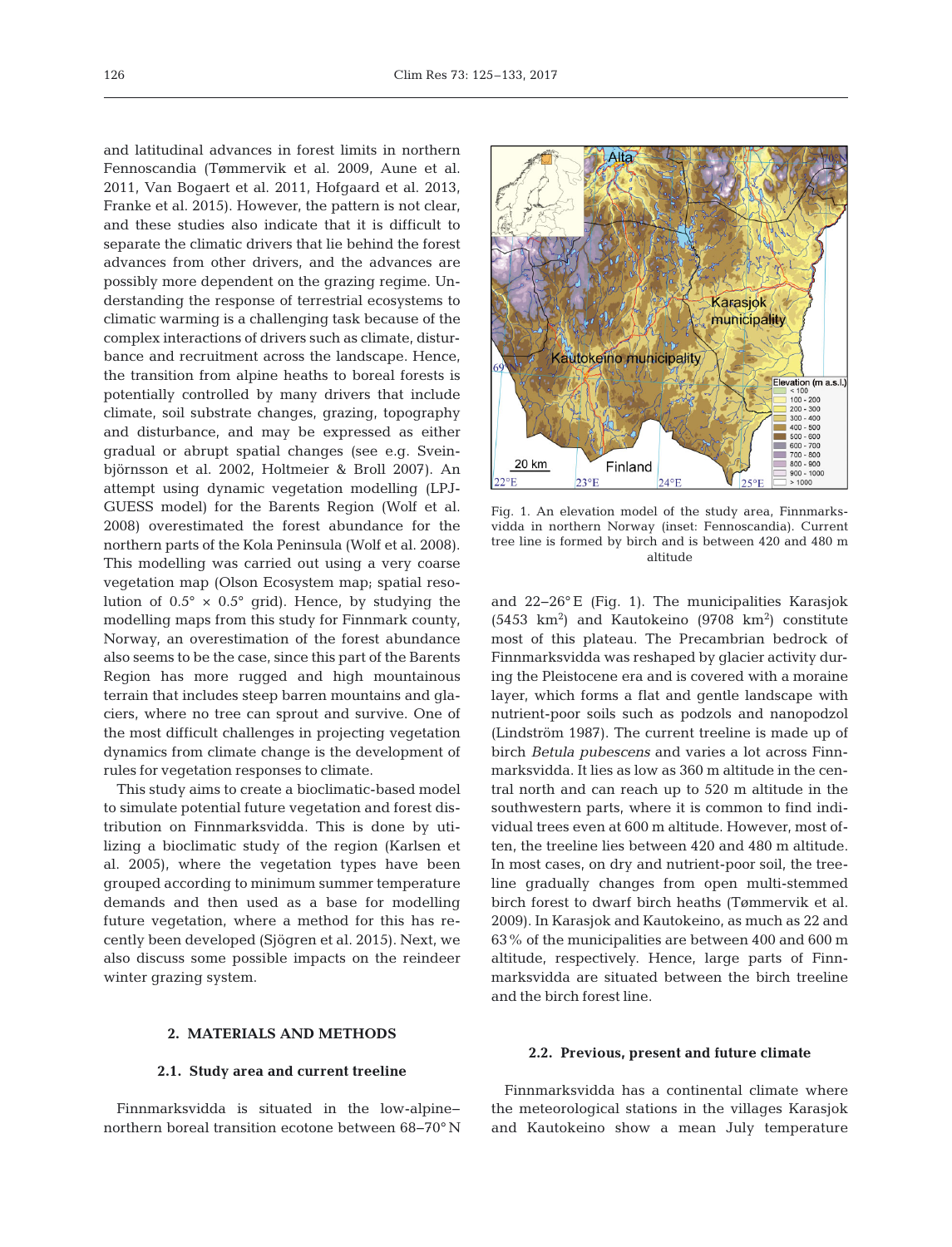(standard normal 1961−1990) of 13.1 and 12.4°C, respectively (Aune 1993). The mean annual precipitation is 366 mm in Karasjok and 325 mm in Kautokeino (Førland 1993), with about half of the precipitation falling between June and August. During the last century, the Finnmarksvidda summer temperature has shown a trend of about 0.07°C increase per decade (Vikhamar-Schuler et al. 2010, Hanssen-Bauer et al. 2015). Precipitation has been variable, with wet summers in the mid-1960s and in the last 2 decades. The length of the phenologically defined growing season is in the range of 90−130 d (Karlsen et al. 2008), without any clear trends during the last decades (Høgda et al. 2013). The future scenarios for Finnmarksvidda indicate an increase in summer (June, July, August) temperature in the range of 2−5.5°C by the end of this century compared with the 1971−2000 period, depending on the scenario used (Hanssen-Bauer et al. 2015). The prediction for summer precipitation (Hanssen-Bauer et al. 2015) is in the range of 15−24% increase, while it is 13−14% increase for winter precipitation (December, January, February).

# **2.3. Simulation of potential future forest distribution**

Recently, a bioclimatic-based method was developed to model vegetation backwards in time (Sjögren et al. 2015). In this study, we apply the method to model potential future vegetation on Finnmarksvidda, with a focus on forest types. The starting point of the modelling is the result from an extensive bioclimatic study on Varangerhalvøya, northeast Norway. On the peninsula, methods for using plant species and vegetation types have been developed and applied (Karlsen & Elvebakk 2003, Karlsen et al. 2005). The bioclimatic methods for climatic mapping are based on the fact that most plant species and plant communities both in the Arctic and adjacent areas have to some extent a distribution pattern limited by growing season temperature. Varangerhalvøya is a peninsula located approximately 150 km east-northeast of Finnmarksvidda, and most of the results from the peninsula can be transferred to the study area. The vegetation on the peninsula was first mapped using Landsat TM satellite data, and then the mapped vegetation units were defined as temperature indicators based on their total distribution patterns and the temperature indicator value of their high frequency and dominant species, as found by relevé analysis. Vegetation units were grouped according to their minimum temperature requirements in terms of mean July temperature. Vegetation types were also grouped according to their habitat preferences. In this study, we started with a Landsat TM-based vegetation map from Finnmarksvidda (Johansen & Karlsen 2007). This map was then compared with vegetation units that had been previously grouped according to their minimum temperature requirements in terms of mean July temperature mapped on Varangerhalvøya (Karlsen et al. 2005). All mapped vegetation types on Finnmarksvidda, except pine *(Pinus sylvestris)* forests and lichen *(Cladonia* spp.) heaths, have related types on Varangerhalvøya. Mires were excluded from the study due to their large variation in species composition and fine mosaic structures that are not easily detected by Landsat TM satellite data. The mapped vegetation types on Finnmarksvidda were then grouped according to their minimum temperature preferences, with increments of 1°C difference in mean July temperature. Also, the pine forest types and lichen heaths were forced into temperature and habitat groups, by judgement of species composition found by literature studies (Wehberg 2007).

After the grouping of all vegetation types (except for mires) had been carried out according to minimum temperature and habitat preferences, we proceeded to the next step, which involved analysing the altitude distribution of all vegetation types in relation to the closest treeline today. The current treeline is formed by birch and varies across the study area. Based on the forest data supplied by the Norwegian Mapping Authority (N50 data) and modified by hyperclustering-based classification (Hofgaard et al. 2013), polylines of the upper treeline were extracted with the use of ArcGIS software. We then compared the upper treeline with a terrain model and created a gridline raster where each pixel was assigned altitude information. Since these gridlines only covers small parts of the study area, we interpolated the data (kriging) to create a raster that covers the whole study area, where each pixel was assigned a value corresponding to the altitude of the closest upper treeline. To avoid outliers when determining the current upper limit of the different vegetation types, we used the height limit where 95% of the area covered by each vegetation types occurred. The final step was to simulate future vegetation expected from increased July temperature. The simulation was performed using Python scripts in the ArcGIS software. We assumed that a 1°C change in July temperature would correspond to a 171 m change in altitude of the treeline, based on a temper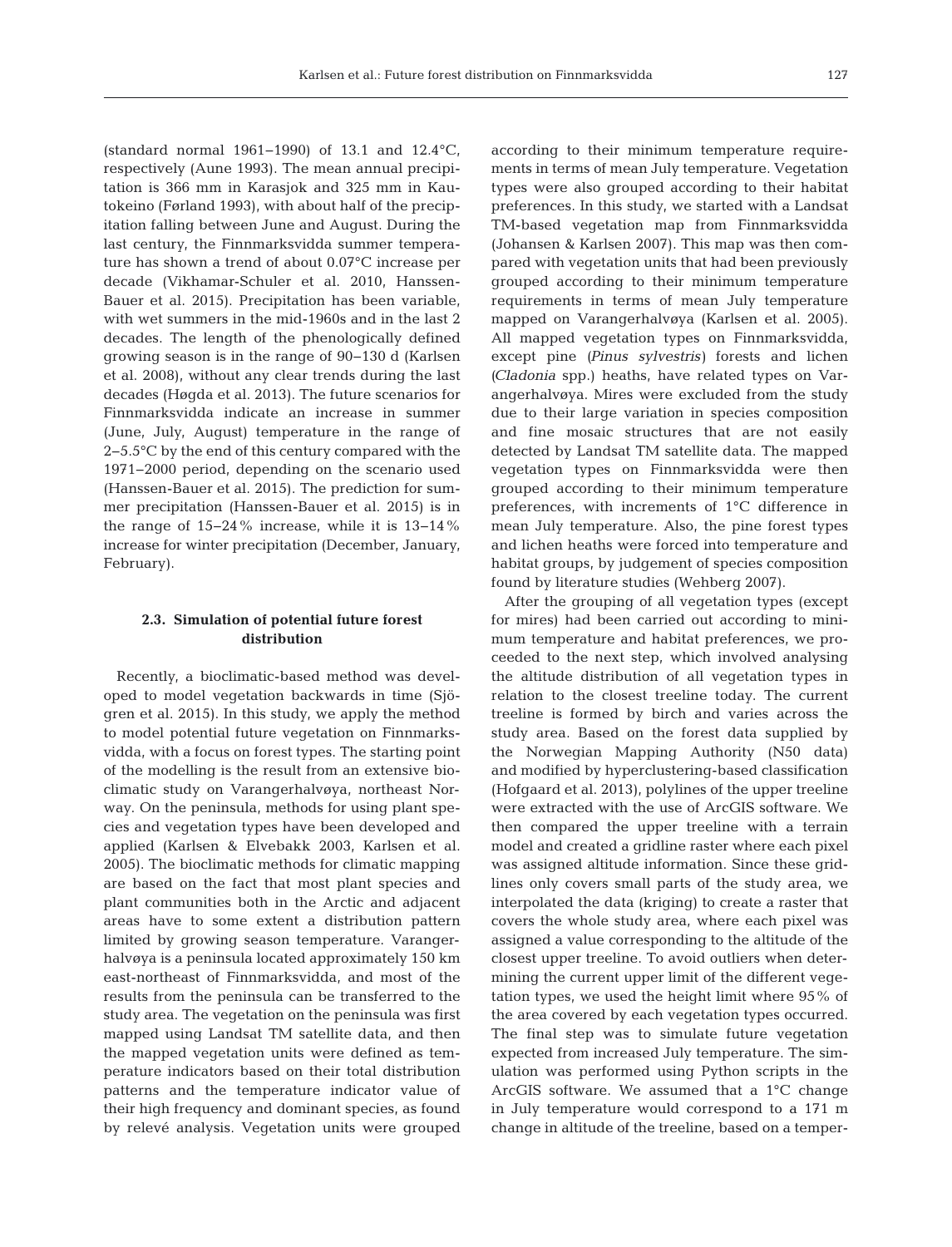ature change of 0.585°C per 100 m. We also assumed that current temperature-dependent (thermophilous) vegetation types would expand into colder areas and replace less temperature-dependent vegetation types with equal habitat preferences. For instance, a blueberry-birch forest type (which requires approximately 10°C mean July temperature) will replace a blueberry-crowberry alpine heath (which requires approximately 9°C mean July temperature). Both vegetation types occur on mesic habitats. In cases with no climatic/habitat counterparts, the vegetation types were reclassified to coarser units. The simulation is regulated such that the replacement from one group to another must not exceed a 171 m altitude change per 1°C change in mean July temperature. For instance, if a forest type at present reaches 100 m below the current treeline, it will potentially reach 71 m above the current treeline with a 1°C increase in mean July temperature. Finally, all mapped and modelled units were judged according to winter reindeer grazing accessibility (cf. Johansen & Karlsen 2005, 2007).

#### **3. RESULTS**

#### **3.1. Present vegetation cover**

The present and potential future vegetation cover on Finnmarksvidda is illustrated in Fig. 2. Table 1

shows the present and future cover of the modelled vegetation types for Karasjok and Kautokeino municipalities respectively. Fig. 3 summarizes the changes in forest distribution, and at present, forest covers 62% of the total area in Karasjok and 36% in Kautokeino. In Karasjok, birch is the most common forest type, but at lower altitudes, pine and mixed birchpine forests are also present. In Kautokeino, the forests consist almost completely of birch. Alpine heaths and meadows cover 25% in Karasjok and 43% in Kautokeino, while mires cover 10 and 16% respectively. Vegetation types with high or medium winter grazing accessibility covers 25% of the total area in Karasjok and 40% in Kautokeino (Table 1).

#### **3.2. Potential future vegetation cover**

The results of the simulation indicate potentially dramatic changes in vegetation cover due to temperature increase (Table 1, Figs. 2 & 3). In Karasjok, forest-covered areas will potentially increase from 62 to 84%. Such changes will cause a reduction in heaths and meadows from 25 to only 3%. In particular, the pine forest and mixed pine-birch forests types will increase in Karasjok. In Kautokeino, forested areas will double from 36 to 74%, and correspondingly, alpine heaths and meadows will be reduced from 43% cover to 5%. The mixed pine-birch forest will increase from 1.5 to 18% cover. Lichen-rich



Fig. 2. Left: current vegetation, redrawn from Johansen & Karlsen (2007). Right: scenario map showing simulated potential forest distribution at 1°C increase of July temperature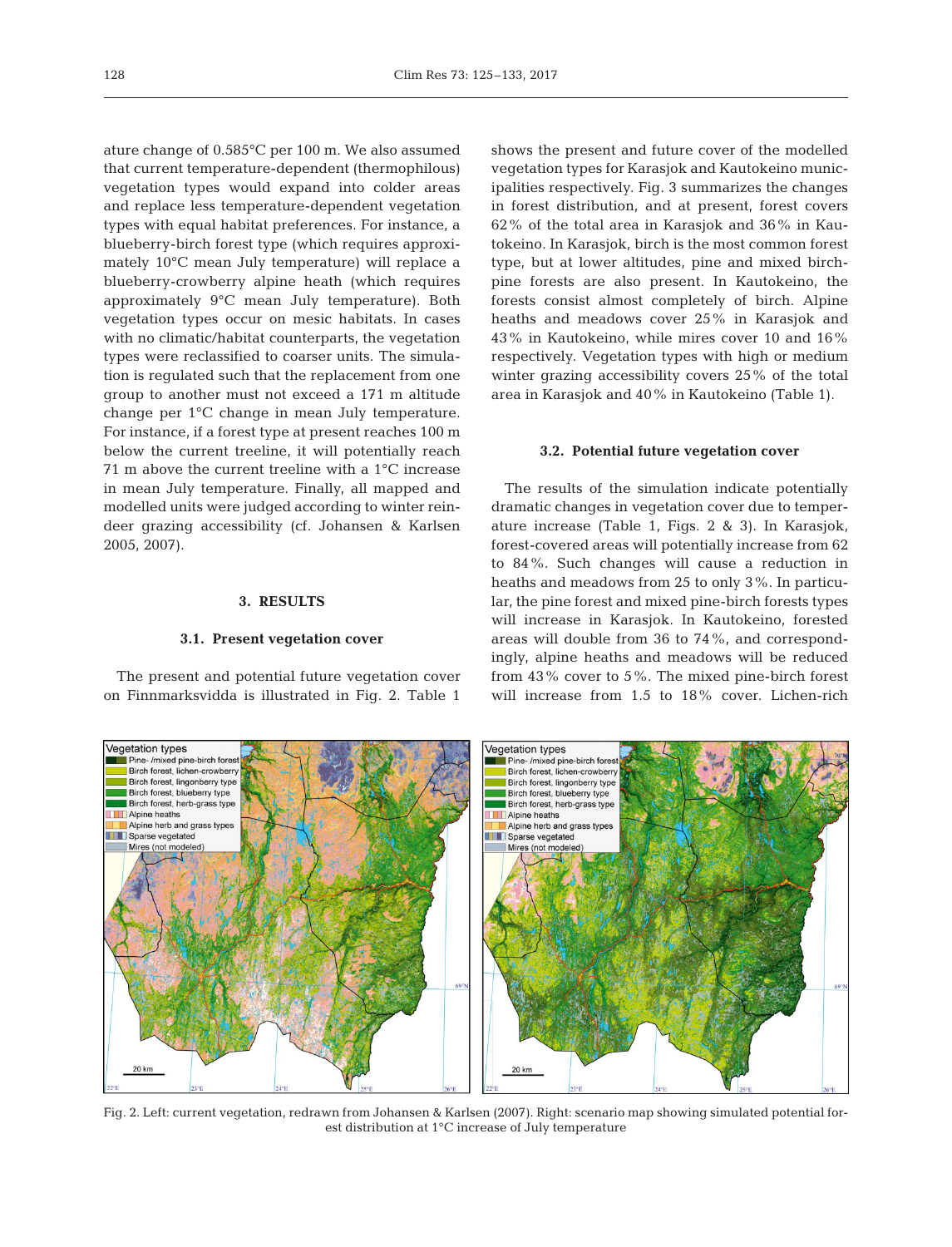Table 1. Current and simulated potential future cover of main vegetation units in Karasjok and Kautokeino municipalities. The cover of current (year 2006) main vegetation units is extracted from Johansen & Karlsen (2007). The area of simulated potential future cover is based on 1°C increase of mean July temperature. Mire types are not included in the simulation

|                                                            | Winter grazing | Karasjok-       |       |                 |               | Kautokeino      |       |                     |       |
|------------------------------------------------------------|----------------|-----------------|-------|-----------------|---------------|-----------------|-------|---------------------|-------|
|                                                            | accessibility  | Present         |       | $+1$ °C         |               | Present         |       | $+1$ <sup>o</sup> C |       |
|                                                            | for reindeer   | km <sup>2</sup> | $\%$  | km <sup>2</sup> | $\frac{0}{0}$ | km <sup>2</sup> | $\%$  | km <sup>2</sup>     | $\%$  |
| Pine forests                                               | Medium         | 205             | 3.8   | 697             | 12.8          | 184             | 1.9   | 321                 | 3.3   |
| Mixed pine-birch forest                                    | Low            | 549             | 10.1  | 1432            | 26.3          | 145             | 1.5   | 1768                | 18.2  |
| Birch forest, open lichen-crowberry type                   | Medium         | 484             | 8.9   | 353             | 6.5           | 1002            | 10.3  | 1947                | 20.1  |
| Birch forest, dense lingonberry type                       | Low            | 1070            | 19.6  | 474             | 8.7           | 1146            | 11.8  | 1060                | 10.9  |
| Birch forest, mesic type, blueberry and<br>grass-dominated | Low            | 524             | 9.6   | 661             | 12.1          | 343             | 3.5   | 620                 | 6.4   |
| Birch forest, herb and grass-dominated                     | Low            | 562             | 10.3  | 979             | 18.0          | 686             | 7.1   | 1394                | 14.4  |
| Exposed heaths                                             | High           | 336             | 6.2   | 30              | 0.6           | 1462            | 15.1  | 218                 | 2.2   |
| Lichen heaths                                              | High           | 24              | 0.4   | 26              | 0.5           | 564             | 5.8   | 103                 | 1.1   |
| Crowberry-dwarf birch heaths                               | Medium         | 301             | 5.5   | 9               | 0.2           | 681             | 7.0   | 39                  | 0.4   |
| Fresh heaths and meadows                                   | Low            | 576             | 10.6  | 56              | 1.0           | 1037            | 10.7  | 167                 | 1.7   |
| Unvegetated/sparsely vegetated                             |                | 105             | 1.9   | 17              | 0.3           | 391             | 4.0   | 5                   | 0.1   |
| Mires (not modelled)                                       |                | 556             | 10.2  | 556             | 10.2          | 1527            | 15.7  | 1527                | 15.7  |
| Water                                                      |                | 154             | 2.8   | 154             | 2.8           | 533             | 5.5   | 533                 | 5.5   |
| Total                                                      |                | 5447            | 100.0 | 5447            | 100.0         | 9702            | 100.0 | 9702                | 100.0 |



Fig. 3. Present and potential future (1°C increase of July temperature) forest distribution in Karasjok (left) and Kautokeino (right) municipalities, extracted from Table 1

crowberry *(Empetrum hermaphroditum)*-birch forest and grass and herb-rich birch forest will also approximately double their cover (Table 1). In total for Karasjok and Kautokeino, forested areas will in crease by 4485  $km^2$ , which corresponds to a 70% increase from  $6900 \text{ km}^2$  at present to a simulated 11 706 km2 . This will also lead to a reduction of mountain heaths from  $4440 \text{ km}^2$  at present to potentially only  $670 \text{ km}^2$ . These changes will result in a dramatic decrease in vegetation types with high winter grazing accessibility from  $2386 \text{ km}^2$  today to potentially only 377 km<sup>2</sup>. Vegetation types with low winter grazing accessibility will increase in area by  $3010 \text{ km}^2$  (from 5601 to 8611 km<sup>2</sup>). The area covered by vegetation types with medium winter grazing accessibility will also increase from 2857 to 3366  $\text{km}^2$ .

#### **4. DISCUSSION**

# **4.1. Reliability of simulation of future forest distribution**

The modelling in this study indicates that a dramatic increase in the distribution of the forests on Finnmarksvidda may take place with only a 1°C increase in mean July temperature. This modelled change will completely change all aspects of the ecosystems on Finnmarksvidda, by having effects on biodiversity, energy exchange, reindeer husbandry and other land use. However, can this be true? It is challenging to develop rules for vegetation response to climate change. To simulate changes in tree cover and vegetation, advanced models like the ALFRESCO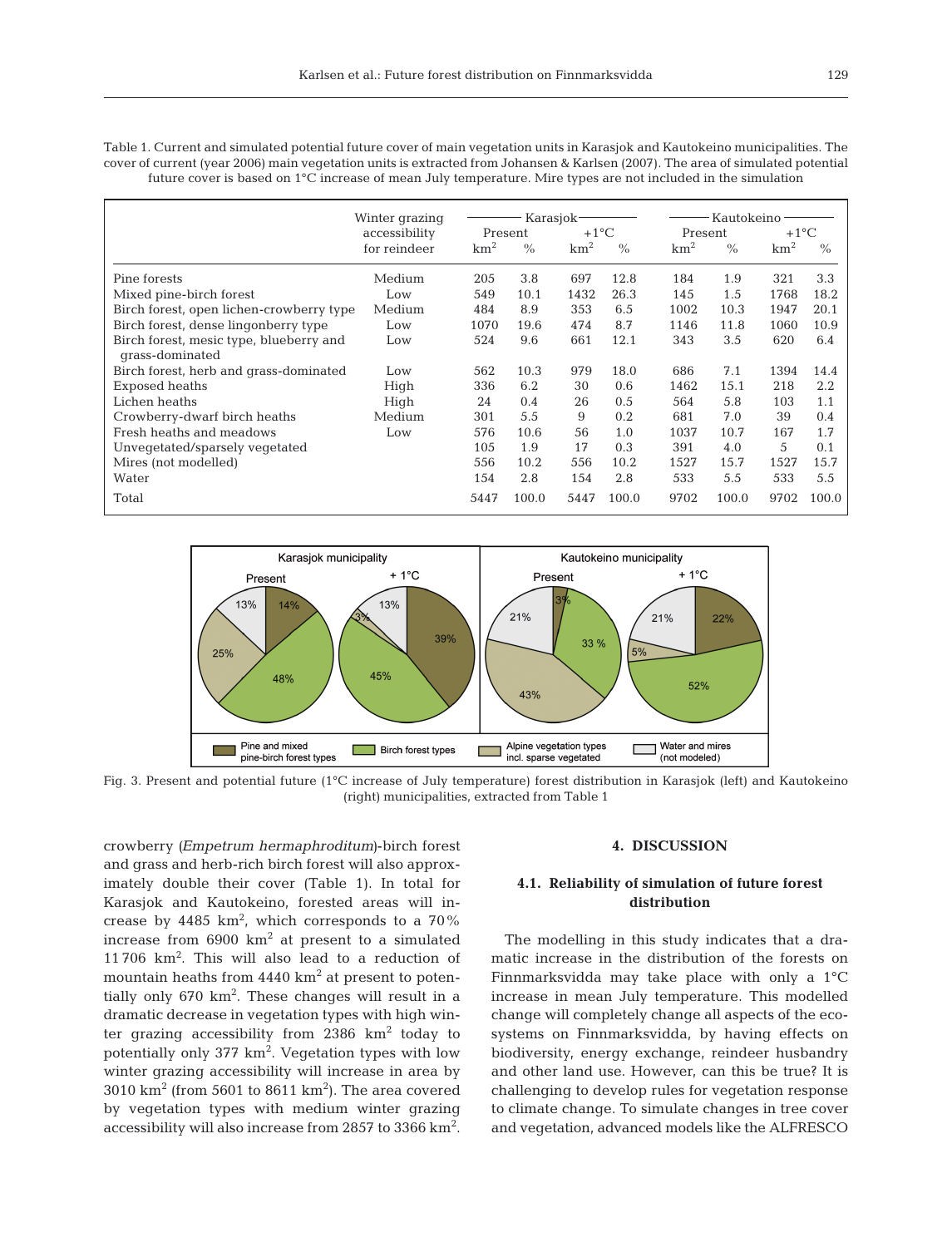model in Alaska (Rupp et al. 2000a,b) have been developed, which take into account several drivers like temperature, precipitation, seed dispersal and fire. Or for example the dynamic vegetation modelling framework LPJ-GUESS, which is designed to simulate global and regional dynamics and composition of vegetation in response to changes in climate, atmospheric  $CO<sub>2</sub>$  concentration and nitrogen deposition (Smith et al. 2001, 2014). On the other hand, an example of a very simple model uses only a terrain model and altitudinal replacement, assuming that the current forest distribution is in equilibrium with temperature and would change with increased summer temperature. Such a model is used for simulation of future forest distribution in current alpine areas of Sweden (Moen et al. 2004). A similar reasoning is also common when inferring past temperatures from pollen records in Fennoscandia (Seppä & Hicks 2006). Temperature as a determinant of tree distributions is a question of scale (e.g. Holtmeier & Broll 2005). The importance of temperature on a global scale is clearly reflected in the gradual descent of the treeline from its maximum altitudinal position in the subtropics towards the pole. Grace et al. (2002) show that temperature seems to limit forest growth more significantly than it limits photosynthesis over the temperature range 5−20°C. If we assume that growth and reproduction of birch are controlled by temperature, an advance of the birch treeline would be predicted. Grace et al. (2002), Lucht et al. (2002) and Hofgaard et al. (2013) have provided evidence using remotely sensed data that suggest that this is occurring. Our results presented in Figs. 2 & 3, showing the simulated potential increase of forested areas in the future, are in agreement with these authors. On a local scale, hydrology/snow or rather, topography and substrate texture governing hydrology, are probably the most decisive drivers determining the distribution of plants. This study works on a regional scale with pixel size on 30 m and hence drivers other than temperature influence the forest distribution. In addition to temperature, our modelling also takes into account available habitats. The model is thereby able to simulate the future distribution of 5 main forest types. This also ensures for instance that it is not possible for forest to grow into an area that is currently without soil, since soil formation is a slow process in the mountains. However, the role that trees themselves have on the environment is not taken into account. Trees affect the physical and edaphic conditions. New trees will change soil and hydrological properties and thereby change the habitats. Trees may also increase snow distribution and accumulation, reduce wind, nutrient conditions and energy exchange, since trees and shrubs reduce surface albedo (e.g. Sveinbjörnsson et al. 2002, Holtmeier & Broll 2007, de Wit et al. 2014). Still, it is reasonable to believe that summer temperature is the main limiting factor. Evidence that Finnmarksvidda was most likely covered by forests in warmer periods during the Holocene (Høeg 2000, Seppä & Hicks 2006, Huntley et al. 2013) support this view.

There is already a general trend towards more forest cover on Finnmarksvidda. During the last decades, the vegetation cover has changed dramatically on Finnmarksvidda; lichen heaths have been reduced and birch forest has increased (Tømmervik et al. 2004, 2009, 2012, Johansen & Karlsen 2005, 2007, Hofgaard et al. 2013). This is mainly due to changes in grazing pressure by reindeer. The removal of 'the barrier effect' of the thick lichen coverage (Sedia & Ehrenfeld 2003) by heavy reindeer grazing and trampling provides open sites that makes it easier for birch seeds to germinate and sprout (Houle & Filion 2003, Tømmervik et al. 2004). Eskelinen & Virtanen (2005) stated that natural grazing by reindeer favours species colonization and seedling emergence. This has in turn led to the establishment of clusters of trees and subsequent forests (Houle & Filion 2003, Tømmervik et al. 2004). Furthermore, this has led to an elevation of the forest upper boundary by the filling in of the gap between the 'old' forest line and the treeline with forest (Sveinbjörnsson et al. 2002, Tømmervik et al. 2004). On the other hand, intense reindeer grazing can have negative impacts and cause erosion, and seedling establishment can be hampered by drought (e.g. Holtmeier 2012). However, factors other than temperature and grazing may have influenced these changes. Increased precipitation, which has occurred on Finnmarksvidda during the last few decades, is also important (Tømmervik et al. 2009). Another important disturbance factor influencing growth at the treeline in the region is insect defoliation resulting from outbreaks of geometrid moths (Tenow et al. 2007, Jepsen et al. 2009). Such outbreaks may cause treeline retreat. Finnmarksvidda experienced large outbreaks in both 2004 and 2005 (Bjerke et al. 2014), which may have influenced the treeline locally (authors' pers. obs., Holtmeier 2012). However, disturbances such as moth outbreaks (Karlsen et al. 2013) and winter warming (Bokhorst et al. 2009, Bjerke et al. 2014) might also lead to more rapid birch forest growth as it may damage crowberry *Em petrum hermaphroditum*, which possibly prevent birch seeds germinating and sprouting (Nilsson & Zackrisson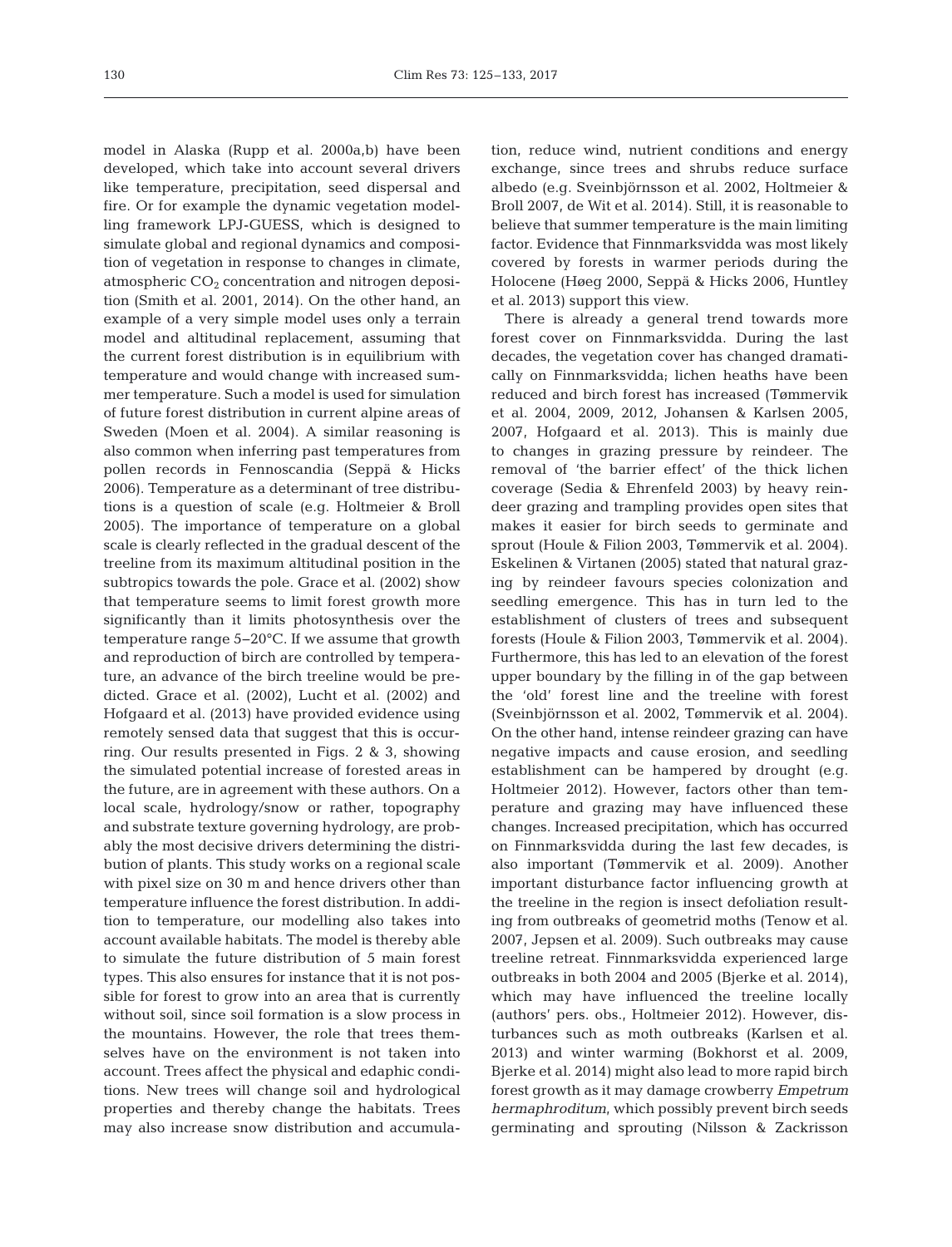1992, Bråthen et al. 2010). In contrast to the described effects of reindeer grazing on lichen pastures in the winter grazing areas, the effects on herbs, willows and trees in summer pasture areas are quite different, as reindeer can stabilize and move the treeline downwards (Cairns & Moen 2004, Cairns et al. 2007, Tømmervik et al. 2009), and also promote the growth of rare mountain plants (Olofsson & Oksanen 2005). Prevailing disturbance regimes in the coastal parts of Finnmark are to a large extent species-specific, but directly or indirectly related to climate (Hofgaard et al. 2013). Also, grazing by reindeer, moose, cows and sheep might prevent shrubification and forest ad vance (Tømmervik et al. 2009, Hofgaard et al. 2013). In particular, this is evident for birch forests on the coast and the near-coast inland. However, at the coast, the reduced number of cattle and sheep during the last decades have increased the forest cover in these areas (Fylkesmannen i Finnmark 2012, Hofgaard et al. 2013).

#### **4.2. Lagged response to climate change**

We are then left with the question: when will the modelled increase in forest distribution happen? How long is the lagged response? Our modelling indicates the direct magnitude of the change, but reveals little about the rate and pattern of change. Due to the flat landscape of Finnmarksvidda and the large variation in the altitude of the treeline, the main increase in forest distribution in our modelling largely results from the filling in of gaps between the existing trees and tree groups, and to a lesser extent from the establishment of trees at sites above the present tree limit. It is reasonable to believe that this will happen gradually and that the altitudinal shift of the treeline may lag behind climate change on a timescale of decades. There will likely be local differences whereby changes will take place according to variations in soil conditions, insect outbreaks, winter warming effects, precipitation and grazing pressure.

Pine has a slower growth rate and dispersal rate than birch and therefore responds on an even longer timescale (Kellomäki & Kolström 1994). Spruce *(Pica abies)* forests occur at nearby locations in northern Finland. Possible future spruce forests were not in cluded in the modelling, since a northward advance could be inhibited by factors other than summer temperature, such as soil properties or other climatic factors (Siren 1955, Oksanen 1995, Sutinen et al. 2005).

In a synthesis study on tundra and treeline ecosystems, Epstein et al. (2004) found that in the Seward Peninsula in Alaska, most of the species present in the shrub tundra communities above the treeline are also present in the understory of forested areas, and that the transition from tundra to forested vegetation therefore typically involves gradual changes in tree density and morphology. It is reasonable to believe that a similar development occurs on Finnmarksvidda. Also from the Seward Peninsula study, it was shown by simulation using the AFRESCO model that under a 2°C warming scenario, there would be a time lag of 70−290 yr for the doubling of the initial total forest cover to take place (Rupp et al. 2000b). However, the simulation was performed for spruce forest and a 2°C increase, while the development of birch forest in Finnmarksvidda might occur faster, perhaps on a time frame of half a century. The relatively rapid and ongoing increase of birch forest cover has also been shown by Hofgaard et al. (2013). These analyses revealed an average northward advance of birch and pine latitudinal forest lines in northernmost Norway since the early 20<sup>th</sup> century of 156 and 71 m yr<sup>-1</sup>, respectively. This shows that birch has a more rapid northbound advance on the tundra than pine. However, the more rapid advance for birch than pine might partly be a result of extensive illegal logging, especially at the latitudinal pine treeline, but also at the latitudinal treeline, as discussed by Hofgaard et al. (2013). A focus on factors limiting the advance of certain species as well as the response of the forest−tundra ecotone to climate change are needed in order to refine the output from more dynamic regional and global vegetation models (e.g. Wolf et al. 2008).

# **4.3. Impacts of future forests on reindeer grazing system**

The modelling of future vegetation cover indicates a dramatic change in forest distribution on Finnmarksvidda, and major parts of the open lichen heaths will change to woodland with less accessi bility for winter reindeer grazing. This will impact the reindeer grazing system in several ways. Reindeer are adapted to utilize lichens as energy sources, which is sufficient to ensure survival if enough lichens are available. The establishment of forest on previous lichen and dwarf shrub-dominated heaths may increase snow accumulation and reduce wind (Holtmeier & Broll 2007). This in turn typically tends to create more compact types of snow in forests, making penetrability of the snow pack, and hence grazing due to lower accessibility, gradually more diffi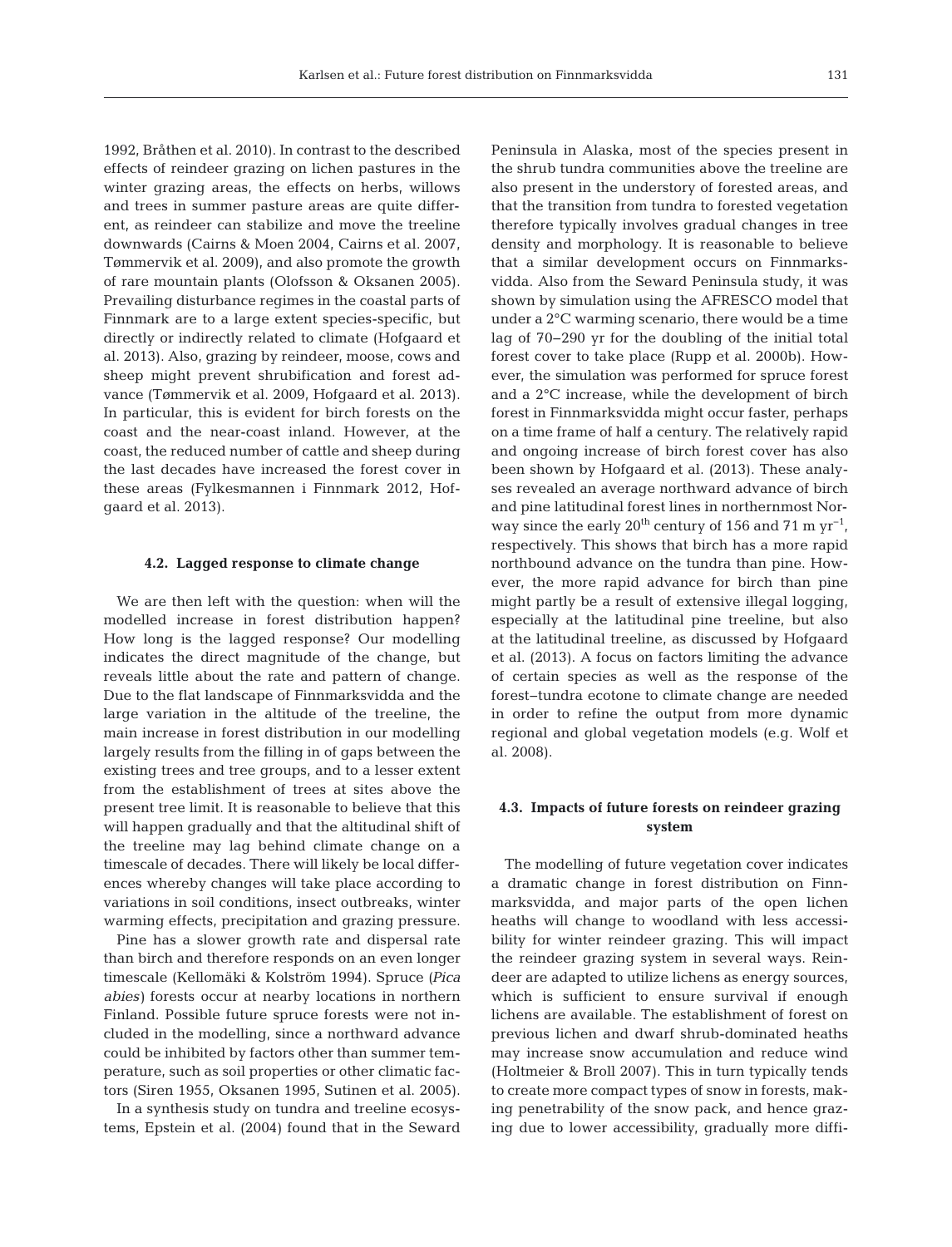cult as the winter proceeds (Collins & Smith 1991, Heggberget et al. 2002, Riseth et al. 2011). Therefore, snow conditions are crucial in determining the availability of the lichens, and in particular, late-season ice-crust formations may have strong effects on the condition and survival of the animals (Moen 2008). Snow hardness, snow depth and animal mobility are also factors affecting reindeer selection of feeding areas (Collins & Smith 1991). Greater snow depths in forests makes digging of grazing hollows more demanding and energy-consuming, and thus re quires relocation to a more open landscape (Sara 1999). Accordingly, birch expansion increases the grazing pressure on the remaining open tundra and sparsely populated pine and birch forest area, since the relocation will need to be conducted at an earlier stage of the winter. On the other hand, greater snow depths might hinder grazing and promote lichen growth, especially on heavily grazed areas in the forests (Tømmervik et al. 2009).

*Acknowledgements*. This study is mainly financed by The Norwegian Reindeer Administration Authorities, 'Development Fund of Reindeer Husbandry', and in part by the Nordic Centre of Excellence (NCoE) project 'Climatechange effects on the epidemiology of infectious diseases and the impacts on Northern Societies (CLINF)'. This article is based upon work from COST Action ES1203 SENSFOR, supported by COST (European Cooperation in Science and Technology). We thank Dr. Hannah Vickers for the English editing.

### LITERATURE CITED

- Aune B (1993) Temperaturnormaler, normalperiode 1961− 1990. Klima rapp 02/93. Det Norske Meteorologiske Institutt, Oslo
- $\lambda^*$ [Aune S, Hofgaard A, Söderström L \(2011\) Contrasting cli](https://doi.org/10.1139/X10-086)mate- and land-use-driven tree encroachment patterns of subarctic tundra in northern Norway and the Kola Peninsula. Can J For Res 41:437-449
- [Bjerke JW, Karlsen SR, Høgda KA, Malnes E and others](https://doi.org/10.1088/1748-9326/9/8/084006) (2014) Record-low primary productivity and high plant damage in the Nordic Arctic Region in 2012 caused by multiple weather events and pest outbreaks. Environ Res Lett 9:084006
- [Bokhorst SF, Bjerke JW, Tømmervik H, Callaghan TV,](https://doi.org/10.1111/j.1365-2745.2009.01554.x) Phoenix GK (2009) Winter warming events damage sub-Arctic vegetation: consistent evidence from an experimental manipulation and a natural event. J Ecol 97: 1408−1415
- [Bråthen KA, Fodstad CH, Gallet C \(2010\) Ecosystem dis](https://doi.org/10.1111/j.1654-1103.2010.01188.x)  turbance reduces the allelopathic effects of *Empetrum hermaphroditum* humus on tundra plants. J Veg Sci 21: 786−795
- [Cairns D, Moen J \(2004\) Herbivory influences tree lines.](https://doi.org/10.1111/j.1365-2745.2004.00945.x) J Ecol 92: 1019−1024
- [Cairns D, Lafon C, Moen J, Young A \(2007\) Influences of](https://doi.org/10.2747/0272-3646.28.5.419) animal activity on treeline position and pattern: implica-

tions for treeline responses to climate change. Phys Geogr 28:419-433

- $K$ [Collins WB, Smith TS \(1991\) Effects of wind-hardened snow](https://doi.org/10.14430/arctic1541) on foraging by reindeer *(Rangifer tarandus)*. Arctic 44: 217−222
- [de Wit HA, Bryn A, Hofgaard A, Karstensen J, Kvalevåg M,](https://doi.org/10.1111/gcb.12483) Peters GP (2014) Climate warming feedback from mountain birch forest expansion: reduced albedo dominates carbon uptake. Glob Change Biol 20: 2344−2355
- [Epstein HE, Beringer J, Gould WA, Lloyd AH and others](https://doi.org/10.1111/j.1365-2699.2004.01140.x) (2004) The nature of spatial transitions in the Arctic. J Biogeogr 31: 1917−1933
- [Eskelinen A, Virtanen R \(2005\) Local and regional processes](https://doi.org/10.1111/j.0030-1299.2005.13579.x) in low-productive mountain plant communities: the roles of seed and microsite limitation in relation to grazing. Oikos 110: 360−368
	- Førland JE (1993) Nedbørsnormaler, normalperiode 1961– 1990. Klima rapp 39/93. Det Norske Meteorologiske Institutt, Oslo
- **[Franke AK, Aatsinki P, Hallikainen V, Huhta E and others](https://doi.org/10.14214/sf.1408)** (2015) Quantifying changes of the coniferous forest line in Finnish Lapland during 1983−2009. Silva Fennica 49: 1408
	- Fylkesmannen i Finnmark (2012) Skog- og klimaprogram for Finnmark 2013-2016. Fylkesmannen i Finnmark, Vadsø
- [Grace J, Berninger F, Nagay L \(2002\) Impacts of climate](https://doi.org/10.1093/aob/mcf222) change on the tree line. Ann Bot 90:537-544
	- Hanssen-Bauer I, Førland EJ, Haddeland I, Hisdal H and others (2015) Klima i Norge 2100. NCCS rep no. 2/2015. Norsk klimaservicesenter, Oslo
- [Heggberget TM, Gaare E, Ball JP \(2002\) Reindeer](https://doi.org/10.7557/2.22.1.388) *(Rangifer tarandus*) and climate change: importance of winter forage. Rangifer 22: 13−32
- [Høeg HI \(2000\) Pollenanalytiske undersøkelser i Finnmark,](http://am.uis.no/publikasjoner/ams-varia/) Nord Norge. AmS-Varia 37:53-97
- [Hofgaard A, Tømmervik H, Rees G, Hanssen F \(2013\) Lati](https://doi.org/10.1111/jbi.12053)tudinal forest advance in northernmost Norway since the early 20th century. J Biogeogr 40:938-949
- [Høgda K, Tømmervik H, Karlsen SR \(2013\) Trends in start of](https://doi.org/10.3390/rs5094304) the growing season in Fennoscandia 1982-2011. Remote Sens 5:4304-4318
- [Holtmeier FK \(2012\) Impact of wild herbivorous mammals](https://doi.org/10.3097/LO.201230) and birds on the altitudinal and northern treeline ecotones. Landsc Online 30: 1−28
- [Holtmeier FK, Broll G \(2005\) Sensitivity and response or](https://doi.org/10.1111/j.1466-822X.2005.00168.x) northern hemisphere altitudinal and polar treelines to global environmental change at landscape and local scales. Glob Ecol Biogeogr 14:395-410
- [Holtmeier FK, Broll G \(2007\) Treeline advance—driving](https://doi.org/10.3097/LO.200701) processes and adverse factors. Landsc Online 1: 1−33
- [Houle G, Filion L \(2003\) The effects of lichens on white](https://doi.org/10.1080/11956860.2003.11682754) spruce seedling establishment and juvenile growth in a spruce-lichen woodland of subarctic Quebec. Ecoscience 10: 80−84
- [Huntley B, Long AJ, Allen JRM \(2013\) Spatio-temporal pat](https://doi.org/10.1016/j.quascirev.2013.03.006)terns in Lateglacial and Holocene vegetation and climate of Finnmark, northernmost Europe. Quat Sci Rev 70: 158−175
- [Jepsen JU, Hagen SB, Høgda KA, Ims RA, Karlsen SR, Tøm](https://doi.org/10.1016/j.rse.2009.05.006)mervik HA, Yoccoz NG (2009) Monitoring the spatiotemporal dynamics of geometrid moth outbreaks in birch forest using MODIS NDVI. Remote Sens Environ 113: 1939−1947
- [Johansen B, Karlsen SR \(2005\) Monitoring vegetation changes](https://doi.org/10.1127/0340-269X/2005/0035-0969) on Finnmarksvidda, Northern Norway, using Landsat